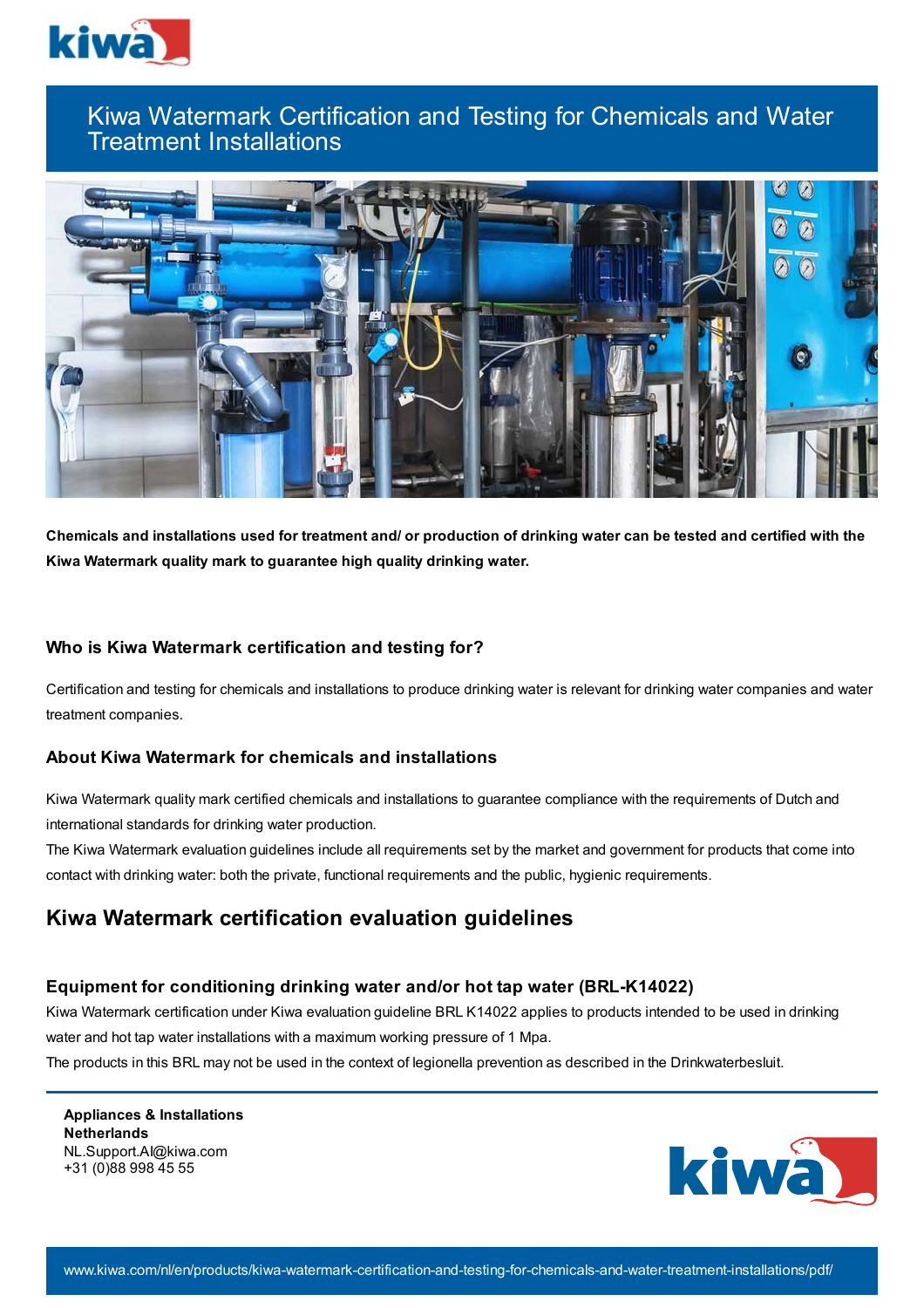

The evaluation guideline BRL K14022 is a certification scheme for equipment for conditioning drinking water and/or hot tap water. Download [BRL-K14022](https://www.kiwa.com//4b0ba8/globalassets/dam/kiwa-corporate/downloads/brl-k14022---equipment-for-conditioning-drinking-water-and-or-hot-tapwater---20180112---binding-en.pdf) Evaluation Guideline

## **Membrane filtration elements for the treatment and/ or production of drinking water (BRL-K14037)**

Kiwa Watermark certification under Kiwa evaluation guideline BRL K14037 applies to membrane filtration elements intended for any handling of ground water, surface water, sea water or other raw water used in the production of drinking water, up to the point where the drinking water becomes available for consumption.

The evaluation guideline BRL K14037 is a certification scheme for the Kiwa product certificate for 'membrane filtration elements for the treatment and/or production of drinking water'.

### Download [BRL-K14037](https://www.kiwa.com//4a3d04/globalassets/dam/kiwa-corporate/downloads/2017-11-21---brl-k14037---def.docx.pdf) Evaluation Guideline

### **Quality supply chain chemicals drinking water supply (BRL-K15001)**

Kiwa Watermark certification under Kiwa evaluation guideline BRL K15001 applies to the entire supply chain of drinking water chemicals, from the production (process) of the chemicals up to and including their use at a purification station of a drinking water company. The supplier is responsible for the quality of the drinking water chemicals delivered, the carrier for the quality of their transport.

The evaluation guideline BRL K15001 is a certification scheme for the Kiwa process certificate for the transport of drinking water chemicals, to be referred to as the Kiwa ATD.

Download [BRL-K15001](https://www.kiwa.com//490457/globalassets/dam/kiwa-netherlands/downloads/brl-k15001-dd-26-09-2018.pdf) Evaluation Guideline (Dutch)

### **Products used for treatment production of drinking water (BRL-K15003)**

Kiwa Watermark certification under Kiwa evaluation guideline BRL K15003 applies to products intended to be used for treatment and /or production of water intended for human consumption, including:

Chemicals for corrosion and scale control.

Chemicals for softening, coagulation, flocculation and pH adjustment.

Disinfection and oxidation chemicals.

All other specialty chemicals used in drinking water treatment.

Non-chemical products such as activated carbon.

The evaluation guideline BRL K15003 is a certification scheme for the Kiwa product certificate for products used for treatment and / or production of drinking water.

#### Download [BRL-K15003](https://www.kiwa.com//4995a3/globalassets/dam/kiwa-corporate/downloads/k15003-.pdf) Evaluation Guideline

Contact our certification experts in this area to study your question and work with you to find the right solution to obtain the Kiwa Watermark quality mark.

### **Kiwa Watermark certification process**

**Appliances & Installations Netherlands** NL.Support.AI@kiwa.com +31 (0)88 998 45 55